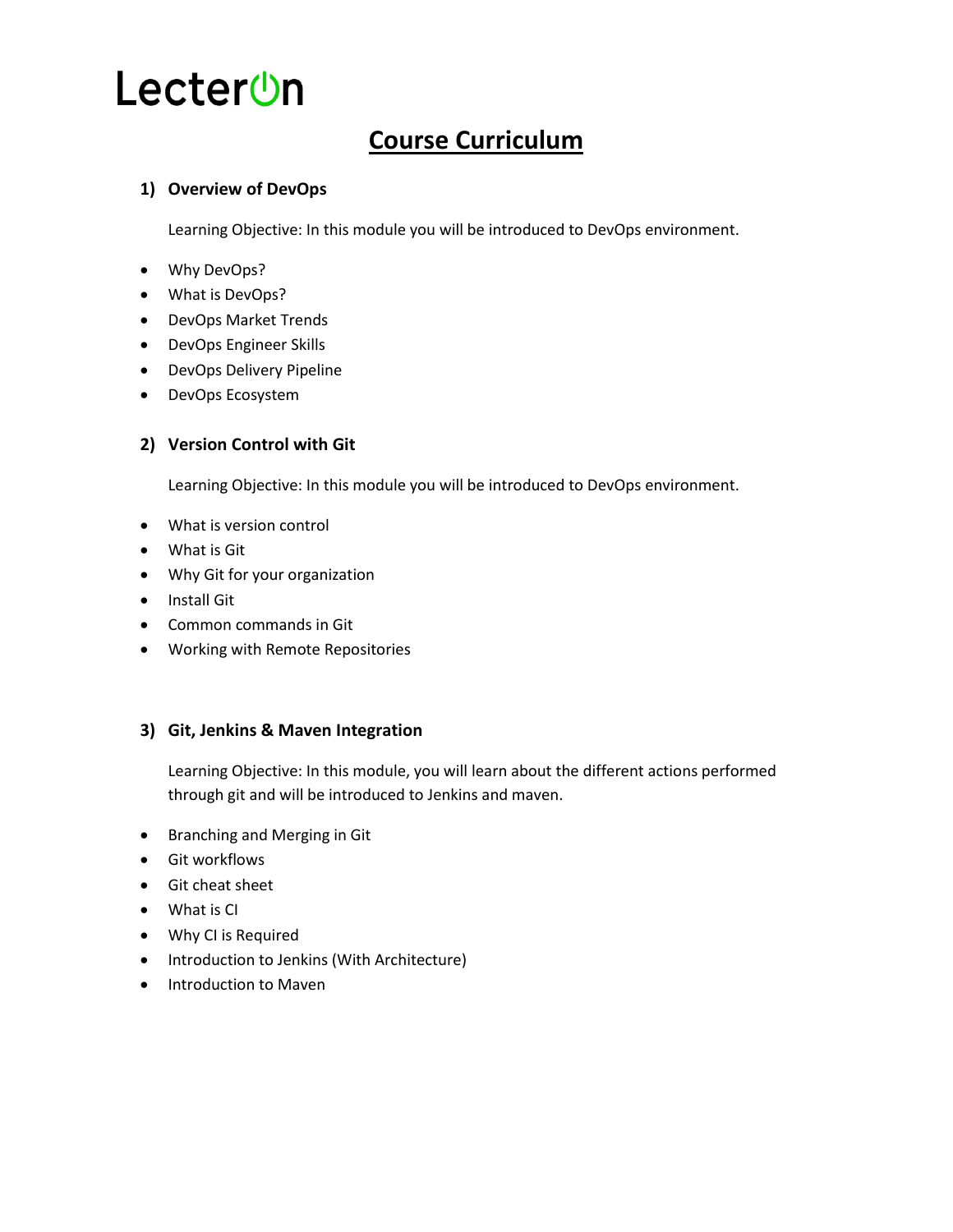#### **4) Continuous Integration using Jenkins**

Learning Objective: In this module, you will know how to perform Continuous Integration using Jenkins by building and automating test cases using Maven.

- Jenkins Management
- Adding a slave node to Jenkins
- **•** Building Delivery Pipeline
- Pipeline as a Code
- Implementation of Jenkins in the 's Project

#### **5) Continuous Testing with Selenium**

Learning Objective: In this module, you will learn about selenium and how to automate your test cases for testing web elements. You will also get introduced to X-Path, TestNG and integrate Selenium with Jenkins.

- Introduction to Selenium
- Why Selenium?
- Selenium Webdriver
- Creating Test Cases in Selenium WebDriver (Waits)
- What and why X-Path
- Handling different controls on Webpage
- Framework in Selenium
- Selenium Integration with Jenkins

#### **6) Continuous Deployment: Containerization with Docker**

Learning Objective: This module introduces Docker to readers, the core concepts and technology behind Docker. Learn in detail about container and various operations performed on it.

- Shipping Transportation Challenges
- Introducing Docker
- Understanding images and containers
- Running Hello World in Docker
- Introduction to Container
- Container Life Cycle
- Sharing and Copying
- Base Image
- Docker File
- Working with containers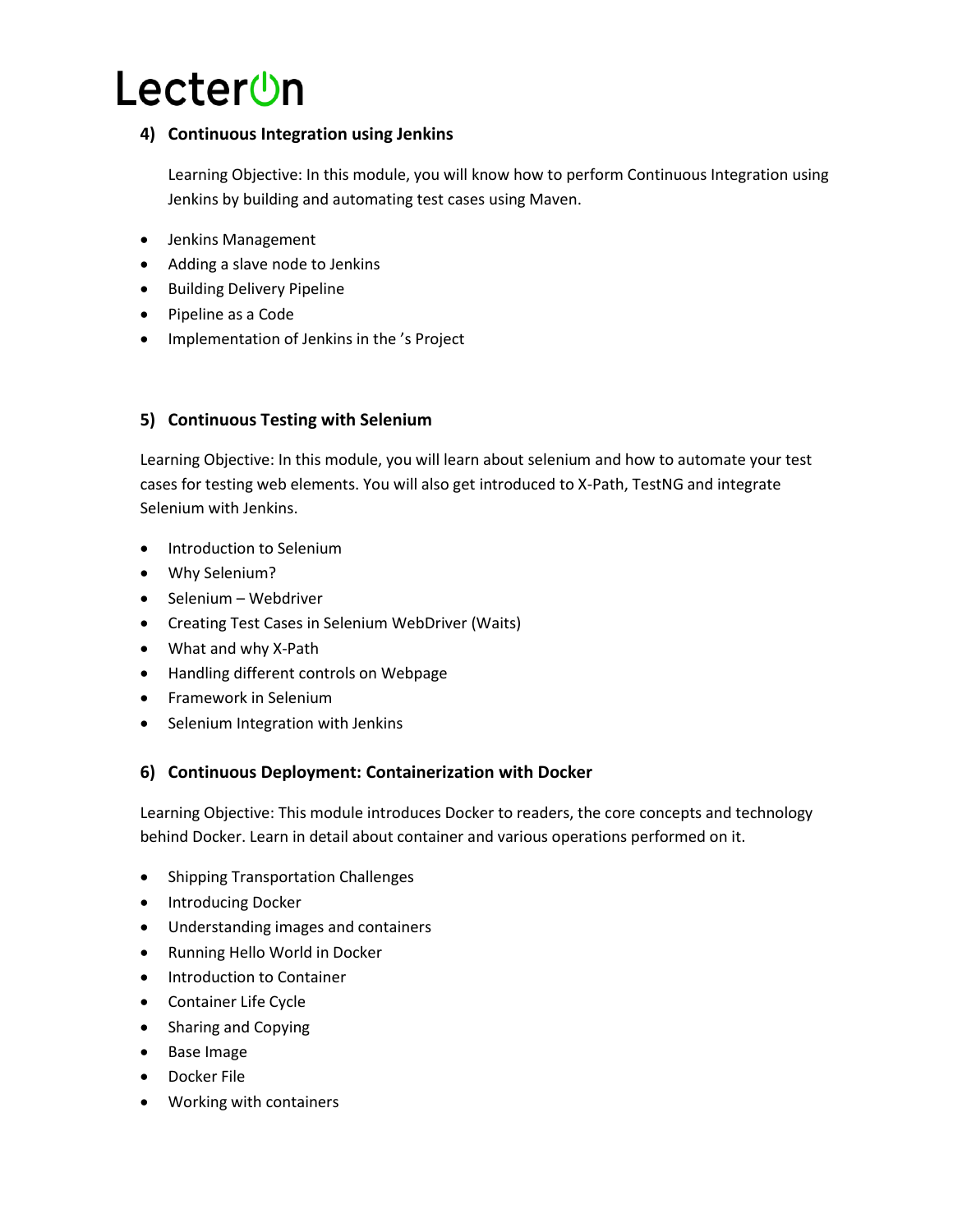Publishing Image on Docker Hub

#### **7) Containerization with Docker: Ecosystem and Networking**

Learning Objective: In this module, you will learn to integrate different containers using docker.

- Introduction to Docker Ecosystem
- Docker Compose
- Docker Swarm
- Managing Containers
- Running Containers
- Introduction to Docker Networking
- Network Types

#### **8) Continuous Deployment: Configuration Management with Puppet**

Learning Objective: In this module, you will learn to install and configure Puppet. Additionally, understand the master-agent architecture in Puppet.

- Introduction to Puppet
- Puppet Installation
- Puppet Configuration
- Puppet Master and Agent Setup
- Puppet Module
- Node Classification
- Puppet Environment
- Puppet Classes
- Automation & Reporting

#### **9) Configuration Management with Ansible**

Learning Objective: In this module, you will learn to install Ansible and configure Ansible roles. You will also learn to write playbooks and finally execute ad-commands using Ansible.

- Introduction to Ansible
- Ansible Installation
- Configuring Ansible Roles
- Write Playbooks
- Executing adhoc command